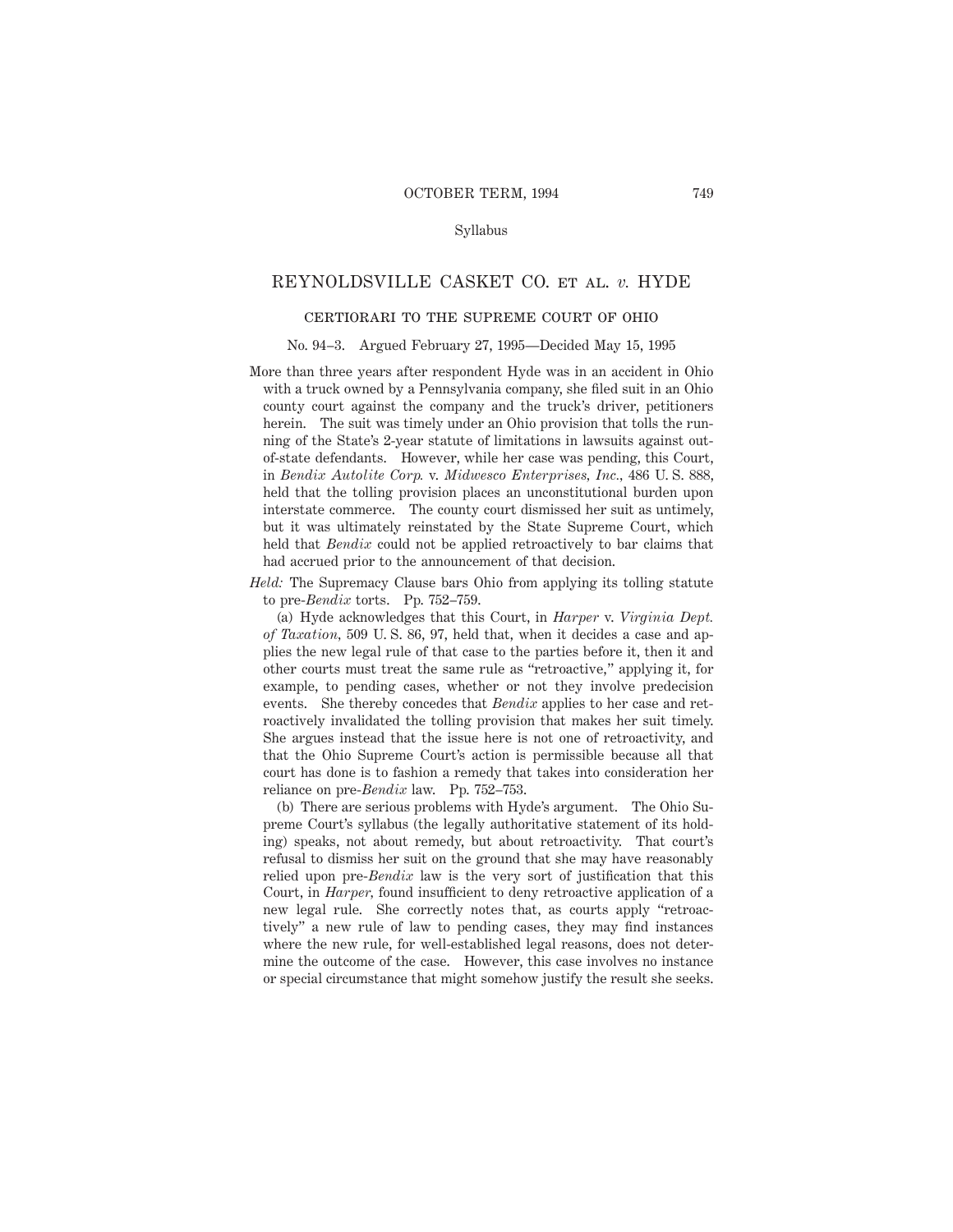It does not concern (1) an alternative way of curing the constitutional violation; or (2) a previously existing, independent legal basis for denying relief, see, *e. g., McKesson Corp.* v. *Division of Alcoholic Beverages and Tobacco, Fla. Dept. of Business Regulation,* 496 U. S. 18, 40–41; or (3) a well-established general legal rule, such as qualified immunity, that trumps the new rule of law, which general rule reflects *both* reliance interests and other significant policy justifications, see, *e. g., Harlow* v. *Fitzgerald,* 457 U. S. 800, 818; or (4) a principle of law that limits the principle of retroactivity itself, see *Teague* v. *Lane,* 489 U. S. 288. Hyde has offered no more than simple reliance as a basis for creating an exception to *Harper*'s retroactivity rule and has conceded that *Harper* governs this case. Her concession means that she cannot prevail. Pp. 753–759.

68 Ohio St. 3d 240, 626 N. E. 2d 75, reversed.

BREYER, J., delivered the opinion of the Court, in which REHNQUIST, C. J., and Stevens, Scalia, Souter, Thomas, and Ginsburg, JJ., joined. Scalia, J., filed a concurring opinion, in which Thomas, J., joined, *post,* p. 759. Kennedy, J., filed an opinion concurring in the judgment, in which O'Connor, J., joined, *post,* p. 761.

*William E. Riedel* argued the cause and filed briefs for petitioners.

*Timothy B. Dyk* argued the cause for respondent. With him on the brief was *David J. Eardley.*\*

Justice Breyer delivered the opinion of the Court.

In *Bendix Autolite Corp.* v. *Midwesco Enterprises, Inc.,* 486 U. S. 888 (1988), this Court held unconstitutional (as impermissibly burdening interstate commerce) an Ohio "tolling" provision that, in effect, gave Ohio tort plaintiffs unlimited time to sue out-of-state (but not in-state) defendants. Subsequently, in the case before us, the Supreme Court of

<sup>\*</sup>*Irene C. Keyse-Walker* filed a brief for the Dalkon Shield Claimants Trust as *amicus curiae* urging reversal.

Briefs of *amici curiae* urging affirmance were filed for the State of Ohio by *Lee Fisher,* Attorney General, *Richard A. Cordray,* State Solicitor, and *Simon B. Karas;* and for Brown & Szaller Co., L. P. A., et al. by *James F. Szaller, Robert A. Marcis, Larry S. Stewart,* and *Jeffrey R. White.*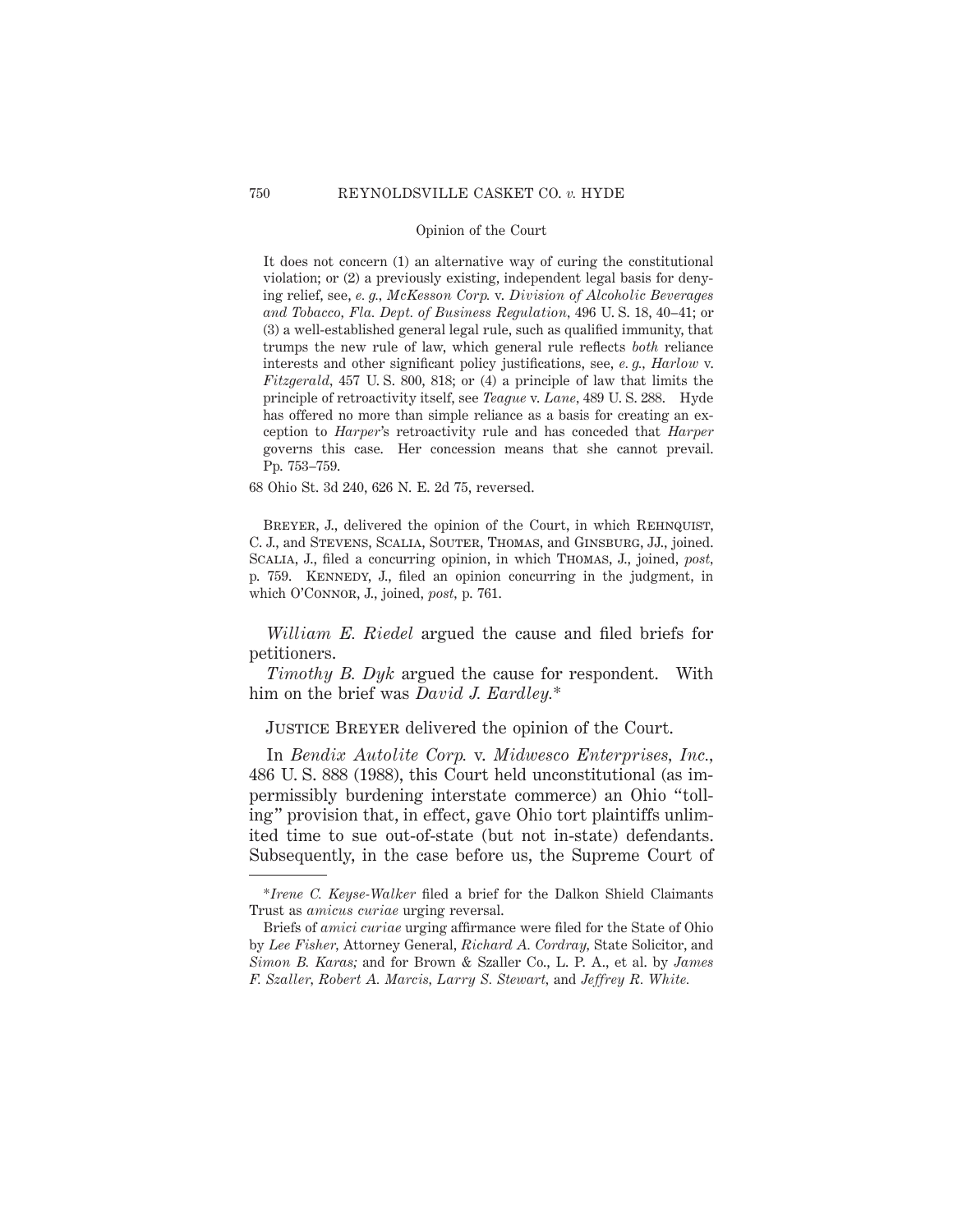Ohio held that, despite *Bendix,* Ohio's tolling law continues to apply to tort claims that accrued before that decision. This holding, in our view, violates the Constitution's Supremacy Clause. We therefore reverse the Ohio Supreme Court's judgment.

The accident that led to this case, a collision between a car and a truck, occurred in Ashtabula County, Ohio, on March 5, 1984. More than three years later, on August 11, 1987, Carol Hyde (respondent here) sued the truck's driver, John Blosh, and its owner, Reynoldsville Casket Company (petitioners). All parties concede that, had Blosh and Reynoldsville made their home in Ohio, Ohio law would have given Hyde only two years to bring her lawsuit. See Ohio Rev. Code Ann. § 2305.10 (1991). But, because petitioners were from Pennsylvania, a special provision of Ohio law tolled the running of the statute of limitations, making the lawsuit timely. See § 2305.15(A) (tolling the statute of limitations while a person against whom "a cause of action accrues" is "out of" or "departs from" the State).

Ten months after Hyde brought her suit, this Court, in *Bendix, supra,* held that the tolling provision on which she relied, § 2305.15(A), places an unconstitutional burden upon interstate commerce. Soon thereafter, the Ashtabula County Court of Common Pleas, finding this case indistinguishable from *Bendix,* held that the tolling provision could not constitutionally be applied to the case, and dismissed the lawsuit as untimely. The intermediate appellate state court affirmed the dismissal. However, the Ohio Supreme Court reinstated the suit. Its syllabus, which under Ohio law sets forth the authoritative basis for its decision, see Ohio Supreme Court Rules for the Reporting of Opinions Rule 1(B) (1994–1995); *Akers* v. *Serv-A-Portion, Inc.,* 31 Ohio St. 3d 78, 79, n. 1, 508 N. E. 2d 964, 965, n. 1 (1987), simply says, "*Bendix Autolite Corp. v. Midwesco Enterprises, Inc.* . . . may not be retroactively applied to bar claims in state courts which had accrued prior to the announcement of that deci-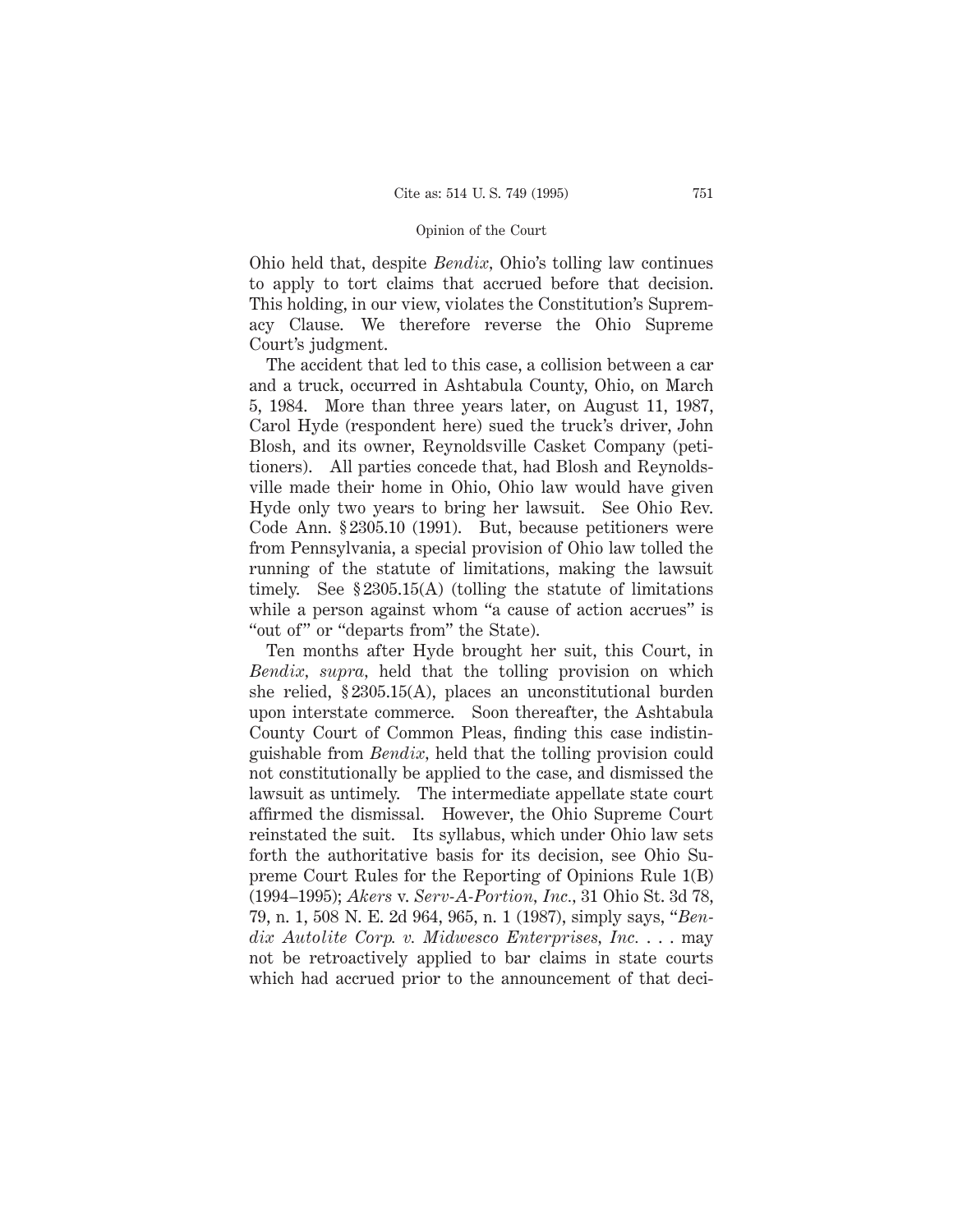sion. (Section 16, Article I, Ohio Constitution, applied.)" 68 Ohio St. 3d 240, 240–241, 626 N. E. 2d 75 (1994). We granted certiorari to decide whether the Federal Constitution permits Ohio to continue to apply its tolling statute to pre-*Bendix* torts. And, as we have said, we conclude that it does not.

Hyde acknowledges that this Court, in *Harper* v. *Virginia Dept. of Taxation,* 509 U. S. 86, 97 (1993), held that, when (1) the Court decides a case and applies the (new) legal rule of that case to the parties before it, then (2) it and other courts must treat that same (new) legal rule as "retroactive," applying it, for example, to all pending cases, whether or not those cases involve predecision events. She thereby concedes that, the Ohio Supreme Court's syllabus to the contrary notwithstanding, *Bendix* applies to her case. And, she says, as "a result of *Harper,* there is no question that *Bendix* retroactively invalidated" the tolling provision that makes her suit timely. Brief for Respondent 8.

Although one might think that is the end of the matter, Hyde ingeniously argues that it is not. She asks us to look at what the Ohio Supreme Court has done, not through the lens of "retroactivity," but through that of "remedy." States, she says, have a degree of legal leeway in fashioning remedies for constitutional ills. She points to *Chevron Oil Co.* v. *Huson,* 404 U. S. 97 (1971), in which this Court applied *prospectively only* its ruling that a 1-year statute of limitations governed certain tort cases—primarily because that ruling had "effectively overruled a long line of decisions" applying a more generous limitations principle (that of laches), upon which plaintiffs had reasonably relied. *Id.*, at 107. She concedes that *Harper* overruled *Chevron Oil* insofar as the case (selectively) permitted the prospective-only application of a new rule of law. But, she notes the possibility of recharacterizing *Chevron Oil* as a case in which the Court simply took reliance interests into account in tailoring an appropriate remedy for a violation of federal law. See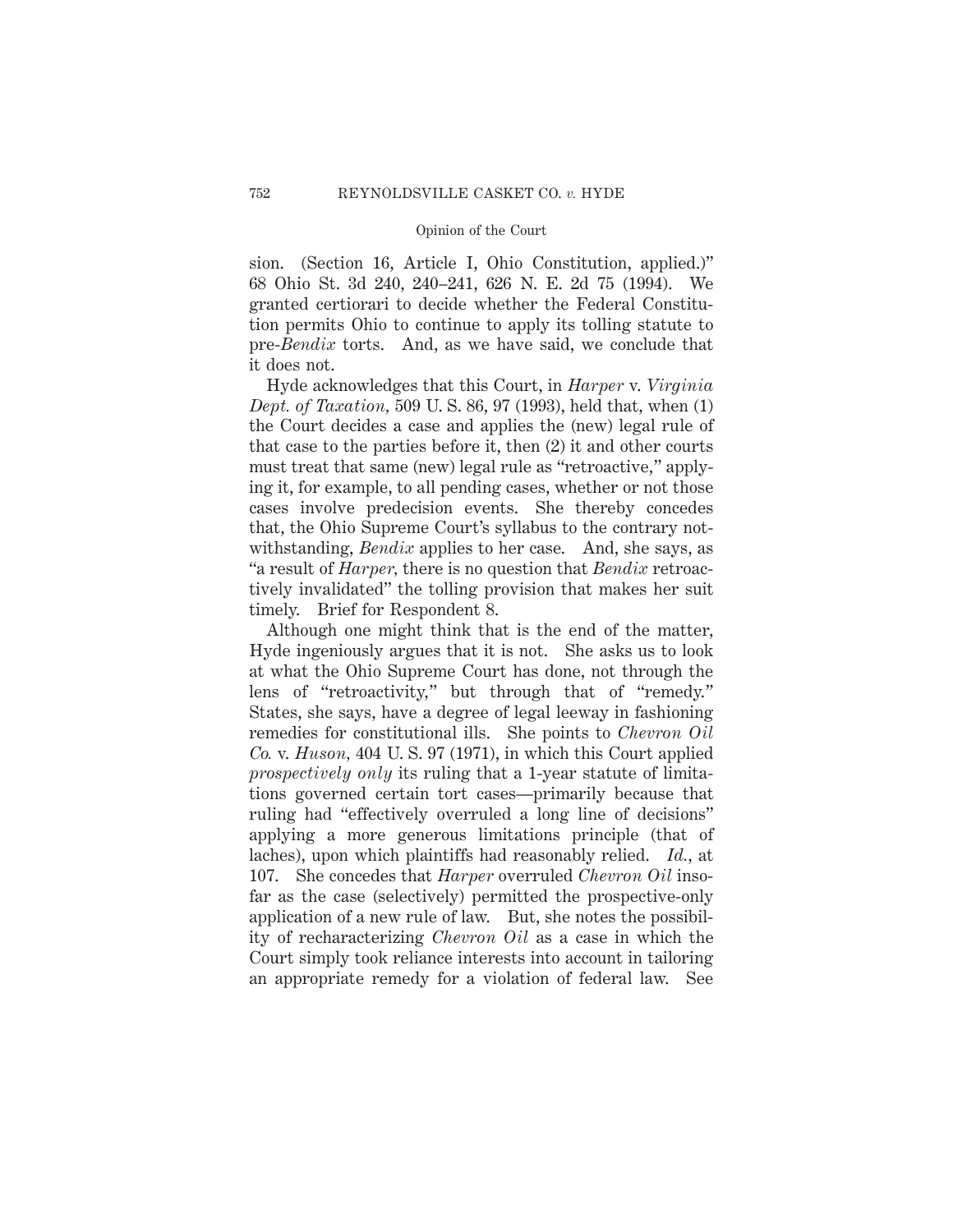*Harper, supra,* at 133–134 (O'Connor, J., dissenting); *American Trucking Assns., Inc.* v. *Smith,* 496 U. S. 167, 218–225 (1990) (Stevens, J., dissenting). And she quotes Justice Harlan, who, before *Chevron Oil,* pointed out that "equitable considerations" such as " 'reliance' " might prove relevant to "relief." *United States* v. *Estate of Donnelly,* 397 U. S. 286, 296–297 (1970) (concurring opinion).

Thus, Hyde asks, why not look at what the Ohio Supreme Court has done in this case as if it were simply an effort to fashion a remedy that takes into consideration her reliance on pre-*Bendix* law? Here, the remedy would actually consist of providing *no* remedy for the constitutional violation or, to put the matter more precisely, of continuing to toll the 2-year statute of limitations in pre-*Bendix* cases, such as hers, as a state law "equitable" device for reasons of reliance and fairness. She claims that use of this device violates no federal constitutional provision (such as the Due Process Clause) and is therefore permissible.

One serious problem with Hyde's argument lies in the Ohio Supreme Court's legal description of why, in fact, it refused to dismiss Hyde's case. As we have pointed out, the Ohio Supreme Court's syllabus (the legally authoritative statement of its holding) speaks, not about remedy, but about retroactivity. Regardless, we do not see how, in the circumstances before us, the Ohio Supreme Court could change a legal outcome that federal law, applicable under the Supremacy Clause, would otherwise dictate simply by calling its refusal to apply that federal law an effort to create a remedy. The Ohio Supreme Court's justification for refusing to dismiss Hyde's suit is that she, and others like her, may have reasonably relied upon pre-*Bendix* law—a reliance of the same kind and degree as that involved in *Chevron Oil.* But, this type of justification—often present when prior law is overruled—is the very sort that this Court, in *Harper,* found insufficient to deny retroactive application of a new legal rule (that had been applied in the case that first an-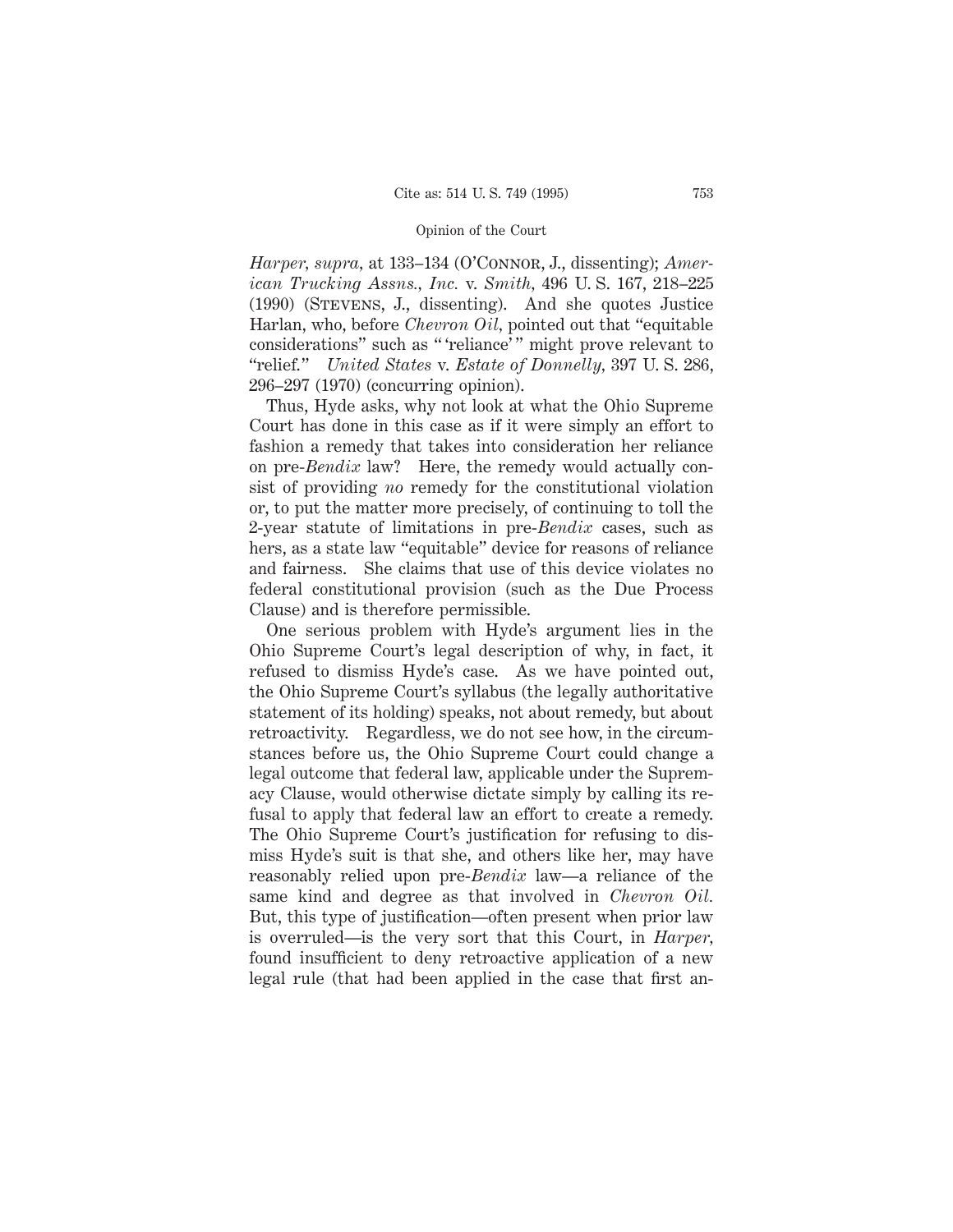nounced it). If *Harper* has anything more than symbolic significance, how could virtually identical reliance, without more, prove sufficient to permit a virtually identical denial simply because it is characterized as a denial based on "remedy" rather than "nonretroactivity"?

Hyde tries to answer this question by pointing to other cases in which, she claims, this Court has allowed state courts effectively to avoid retroactive application of federal law by denying a particular remedy for violation of that law or by refusing to provide any remedy at all. She argues that these cases are similar enough to her own to permit a "remedial" exception to the retroactive application of *Bendix*. We have examined the cases to which Hyde looks for support, and conclude that they all involve very different circumstances.

First, Hyde points to a statement in the opinion announcing the Court's judgment in *James B. Beam Distilling Co.* v. *Georgia,* 501 U. S. 529 (1991), that once "a rule is found to apply 'backward,' there may then be a further issue of remedies, *i. e.,* whether the party prevailing under a new rule should obtain the same relief that would have been awarded if the rule had been an old one." *Id.*, at 535 (opinion of Sou-TER, J.); *ibid.* ("Subject to possible constitutional thresholds, . . . the remedial inquiry is one governed by state law, at least where the case originates in state court"); *American Trucking Assns., Inc.* v. *Smith,* 496 U. S., at 178 (opinion of O'CONNOR, J.) (speaking of the need to "distinguish the question of retroactivity . . . from the distinct remedial question"); *id.*, at 210 (STEVENS, J., dissenting) (distinguishing "between retroactivity as a choice-of-law rule and retroactivity as a remedial principle"). This language, however, read both literally and in context, makes clear that the ordinary application of a new rule of law "backwards," say, to pending cases, may *or may not,* involve a further matter of remedies. Whether it does so, and, if so, what kind of remedy the state court may fashion, depend—like almost all legal issues—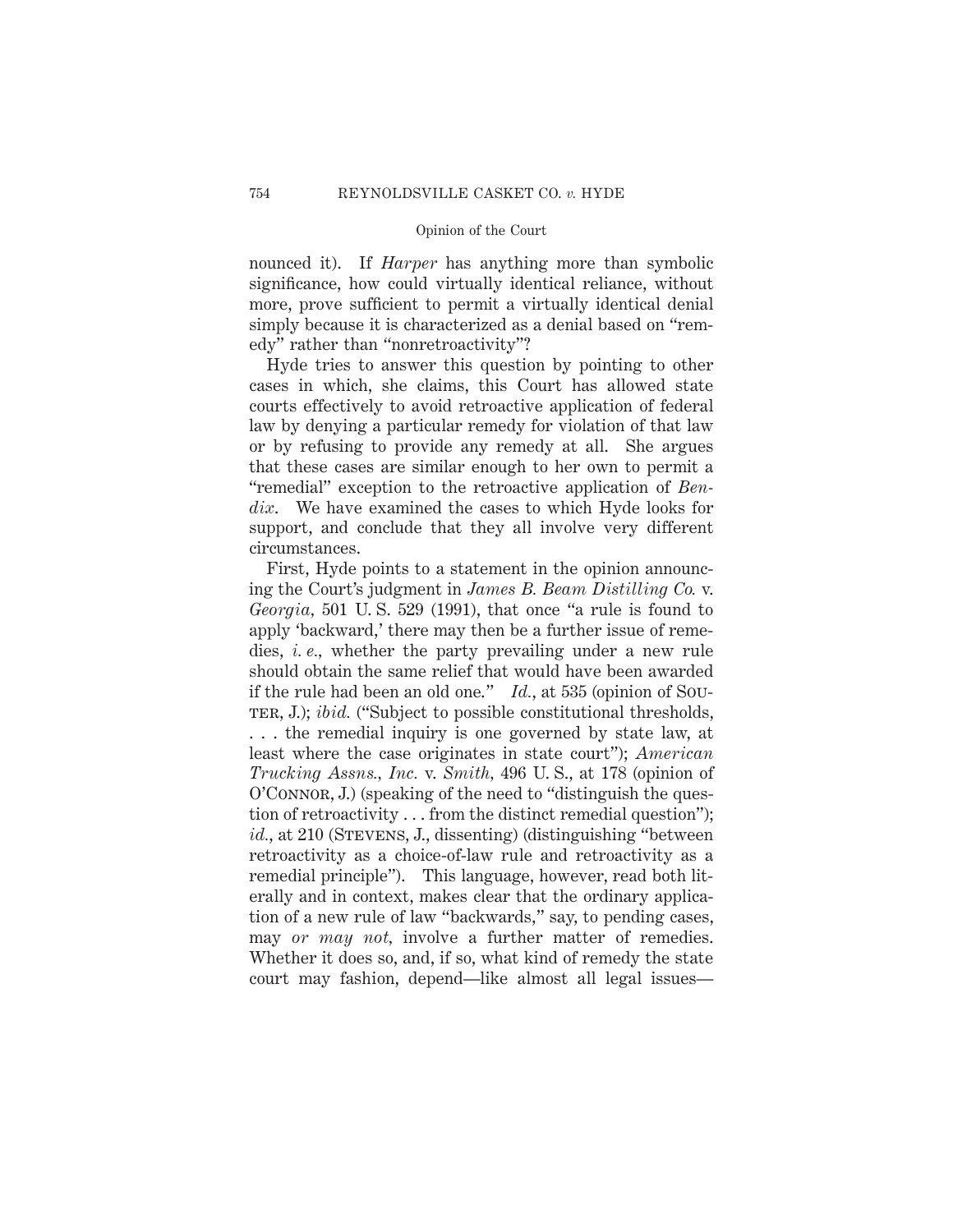upon the kind of case, matter, and circumstances involved. Not all cases concerning retroactivity and remedies are of the same sort.

Second, Hyde points to tax cases in which the Court applied retroactively new rules holding certain state tax laws unconstitutional, but nonetheless permitted the state courts a degree of leeway in designing a remedy, including a remedy that would deny state taxpayers, with pending refund cases, the refund that they sought. See *Harper* v. *Virginia Dept. of Taxation,* 509 U. S. 86 (1993); *Beam, supra.* If state courts may at the same time apply new law (invalidating tax statutes) and withhold relief (tax refunds) from tax plaintiffs, asks Hyde, why can they not at the same time apply new law (invalidating tolling statutes) and withhold relief (dismissal) from tort defendants?

The answer to this question lies in the special circumstances of the tax cases. The Court has suggested that some of them involve a particular kind of constitutional violation—a kind that the State could cure without repaying back taxes. See *McKesson Corp.* v. *Division of Alcoholic Beverages and Tobacco, Fla. Dept. of Business Regulation,* 496 U. S. 18, 40–41 (1990). Where the violation depends, in critical part, upon differential treatment of two similar classes of individuals, then one might cure the problem either by similarly burdening, or by similarly unburdening, both groups. Where the violation stemmed from, say, taxing the retirement funds of one group (retired Federal Government employees) but not those of another (retired state government employees), see *Davis* v. *Michigan Dept. of Treasury,* 489 U. S. 803 (1989), then the State might cure the problem either (1) by taxing both (imposing, say, back taxes on the previously advantaged group, to the extent constitutionally permissible), or (2) by taxing neither (and refunding back taxes). Cf. *McKesson Corp., supra,* at 40–41, and n. 23. And, if the State chooses the first, then the taxpayers need receive no refund. But, that result flows not from some general "reme-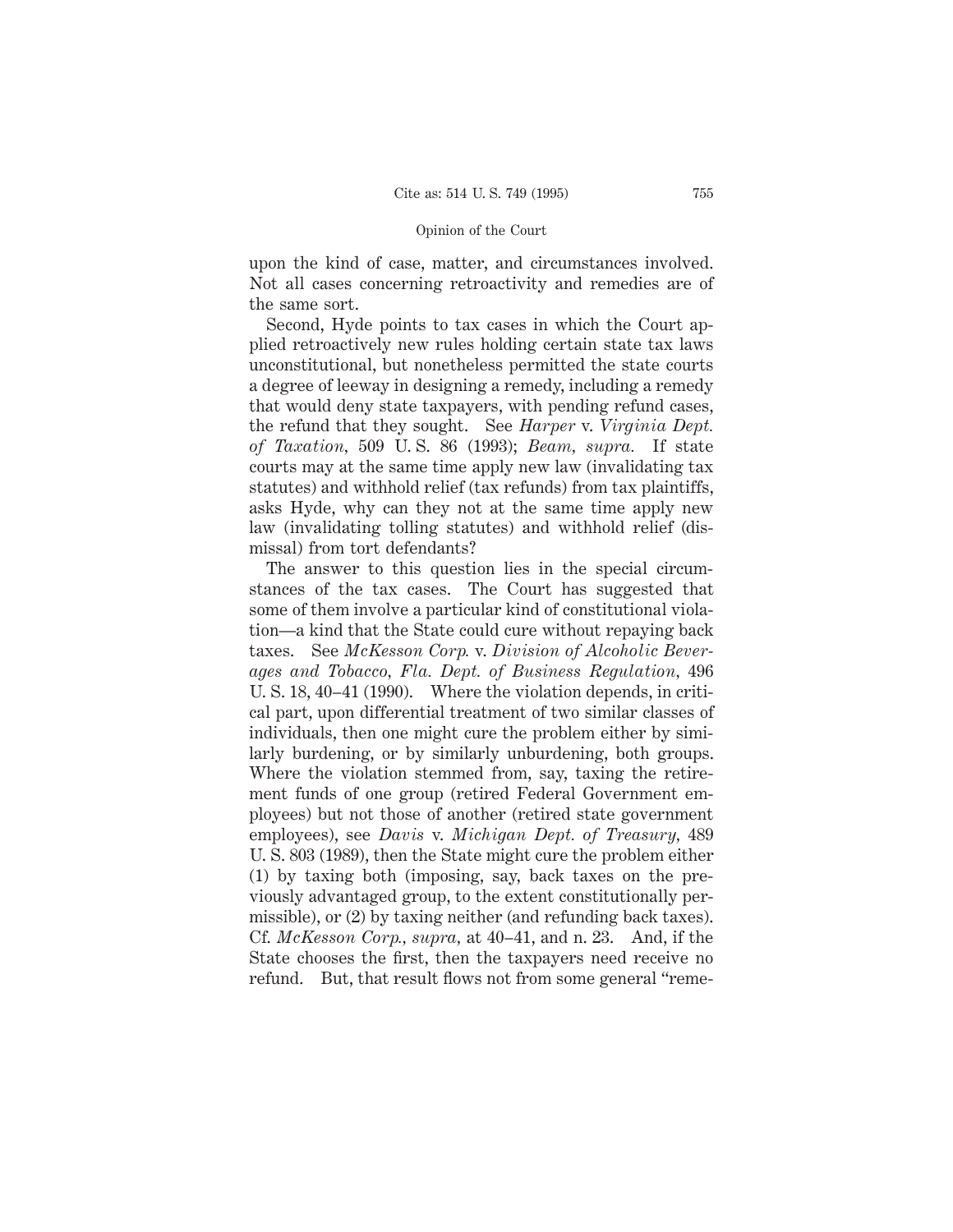dial" exception to "retroactivity" law, but simply from the fact that the state law that the taxpayer had attacked now satisfies the Constitution.

One can imagine a roughly comparable situation in the statute of limitations context. Suppose that Ohio violated the Constitution by treating two similar classes of tort defendants differently, say, by applying a 2-year statute of limitations to the first (in-state defendants) but a 4-year statute to the second (out-of-state defendants). Ohio might have cured this (imaginary) constitutional problem either (1) by applying a 4-year statute to both groups, or (2) by applying a 2-year statute to both groups. Had it chosen the first of these remedies, then Hyde's case could continue because the 4-year statute would no longer violate the Federal Constitution. This imaginary case, however, is not the case at hand, for the Ohio Supreme Court's "remedy" here (allowing Hyde to proceed) does not cure the tolling statute's problem of unconstitutionality. And, her tort claim critically depends upon Ohio tolling law that continues to violate the Commerce Clause.

Other tax examples present different, remedial problems. Suppose a State collects taxes under a taxing statute that this Court later holds unconstitutional. Taxpayers then sue for a refund of the unconstitutionally collected taxes. Retroactive application of the Court's holding would seem to entitle the taxpayers to a refund of taxes. But what if a preexisting, separate, independent rule of state law, having nothing to do with retroactivity—a rule containing certain procedural requirements for any refund suit—nonetheless barred the taxpayers' refund suit? See *McKesson Corp., supra,* at 45; *Reich* v. *Collins,* 513 U. S. 106, 111 (1994). Depending upon whether or not this independent rule satisfied other provisions of the Constitution, it could independently bar the taxpayers' refund claim. See *McKesson Corp., supra,* at 45.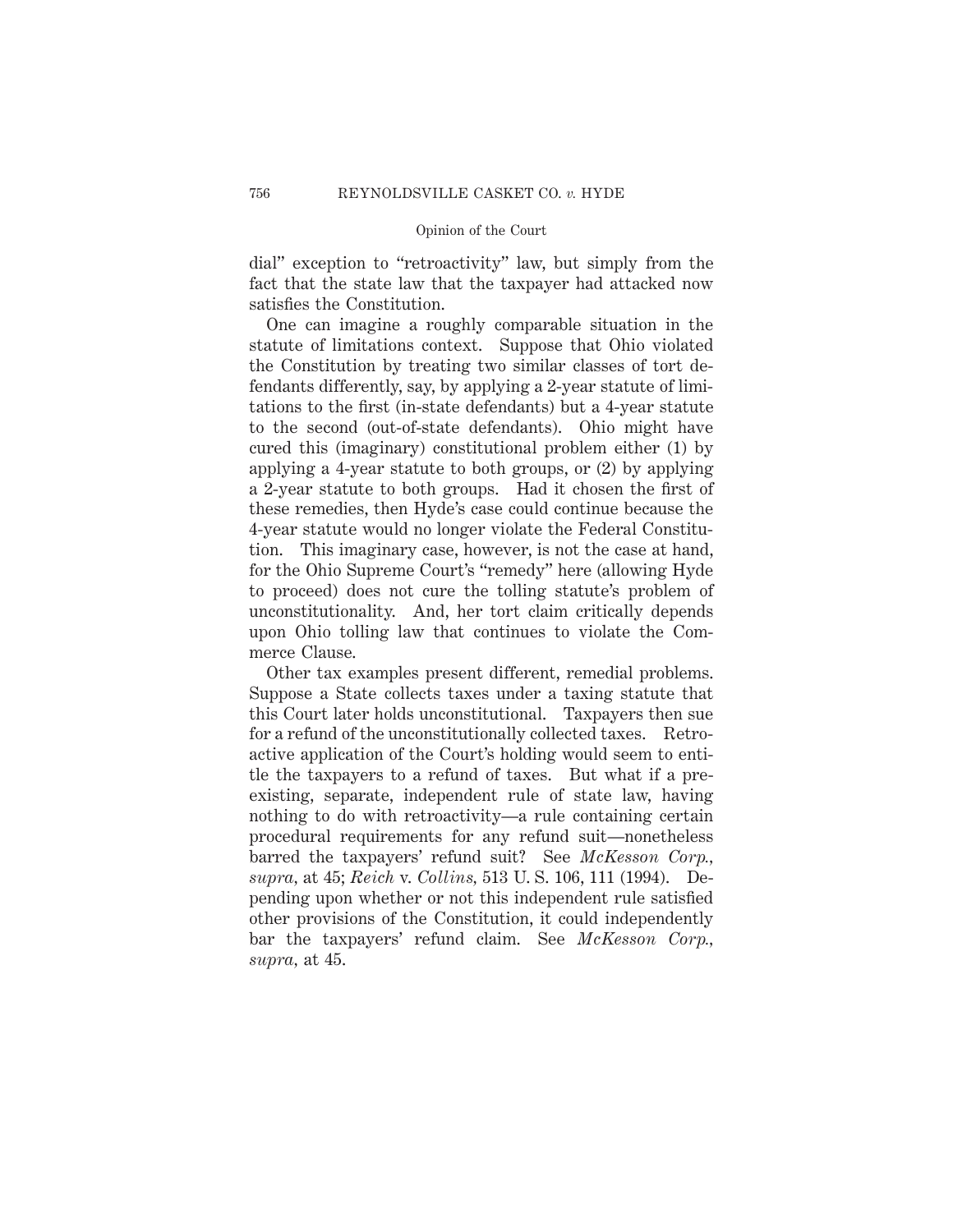This tax scenario simply reflects the legal commonplace that, when two different rules of law each independently bar recovery, then a decision, the retroactive application of which invalidates one rule, will make no difference to the result. The other, constitutionally adequate rule remains in place. Hyde cannot bring her case within the protection of this principle, for the Ohio Supreme Court did not rest its holding upon a pre-existing, separate rule of state law (having nothing to do with retroactivity) that independently permitted her to proceed. Rather, the maintenance of her action critically depends upon the continued application of the Ohio statute's "tolling" principle—a principle that this Court has held unconstitutional.

Third, Hyde points to the law of qualified immunity, which, she says, imposes a "remedial" limitation upon the "retroactive" application of a new rule to pending cases. To understand her argument, consider the following scenario: (1) Smith sues a police officer claiming injury because of an unconstitutional arrest; (2) the police officer asserts that the arrest was constitutional; (3) this Court then holds, in a different case, that an identical arrest is *not* constitutional; (4) the holding of this different case applies retroactively to Smith's case; but (5) the police officer still wins on grounds of qualified immunity because the new rule of law was not "clearly established" at the time of the arrest. See generally *Harlow* v. *Fitzgerald,* 457 U. S. 800, 818 (1982). In one sense, Smith lost for a reason similar to the tax plaintiffs mentioned above, namely, that a previously existing, separate, constitutional legal ground (that of the law not being "clearly established") bars her claim. We acknowledge, however, that this separate legal ground does reflect certain remedial considerations. In particular, it permits government officials to rely upon old law. But, it does so lest threat of liability " 'dampen the ardor of all but the most resolute, or the most irresponsible [public officials], in the unflinching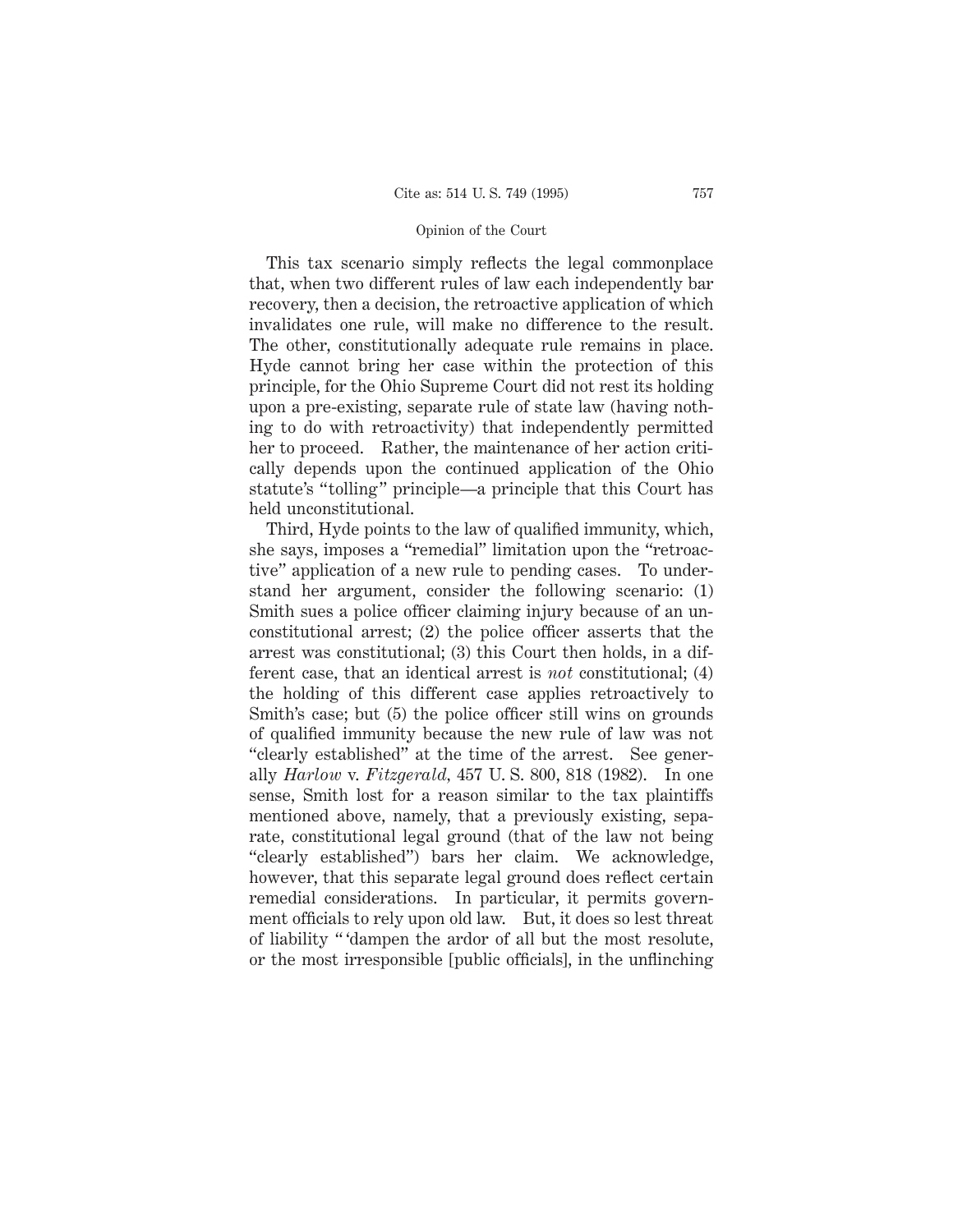discharge of their duties.'" *Id.*, at 814 (quoting *Gregoire* v. *Biddle,* 177 F. 2d 579, 581 (CA2 1949)). And, it reflects the concern that "society as a whole," without that immunity, would have to bear "the expenses of litigation, the diversion of official energy from pressing public issues, and the deterrence of able citizens from acceptance of public office." 457 U. S., at 814. These very facts—that a set of special federal policy considerations have led to the creation of a well-established, independent rule of law—distinguish the qualified immunity cases from the case before us, where a concern about reliance alone has led the Ohio court to create what amounts to an ad hoc exemption from retroactivity.

Finally, Hyde points to the line of cases starting with *Teague* v. *Lane,* 489 U. S. 288 (1989), in which, she says, this Court has held that a habeas corpus petitioner cannot obtain a habeas corpus remedy where doing so would require the habeas court to apply retroactively a new rule of criminal law. The *Teague* doctrine, however, does not involve a special "remedial" limitation on the principle of "retroactivity" as much as it reflects a limitation inherent in the principle itself. New legal principles, even when applied retroactively, do not apply to cases already closed. Cf. *United States* v. *Estate of Donnelly,* 397 U. S., at 296 (Harlan, J., concurring) (at some point, "the rights of the parties should be considered frozen" and a "conviction . . . final"). And, much as the qualified immunity doctrine embodies special federal policy concerns related to the imposition of damages liability upon persons holding public office, the *Teague* doctrine embodies certain special concerns—related to collateral review of state criminal convictions—that affect which cases are closed, for which retroactivity-related purposes, and under what circumstances. No such special finality-related concerns are present here.

The upshot is that Hyde shows, through her examples, the unsurprising fact that, as courts apply "retroactively" a new rule of law to pending cases, they will find instances where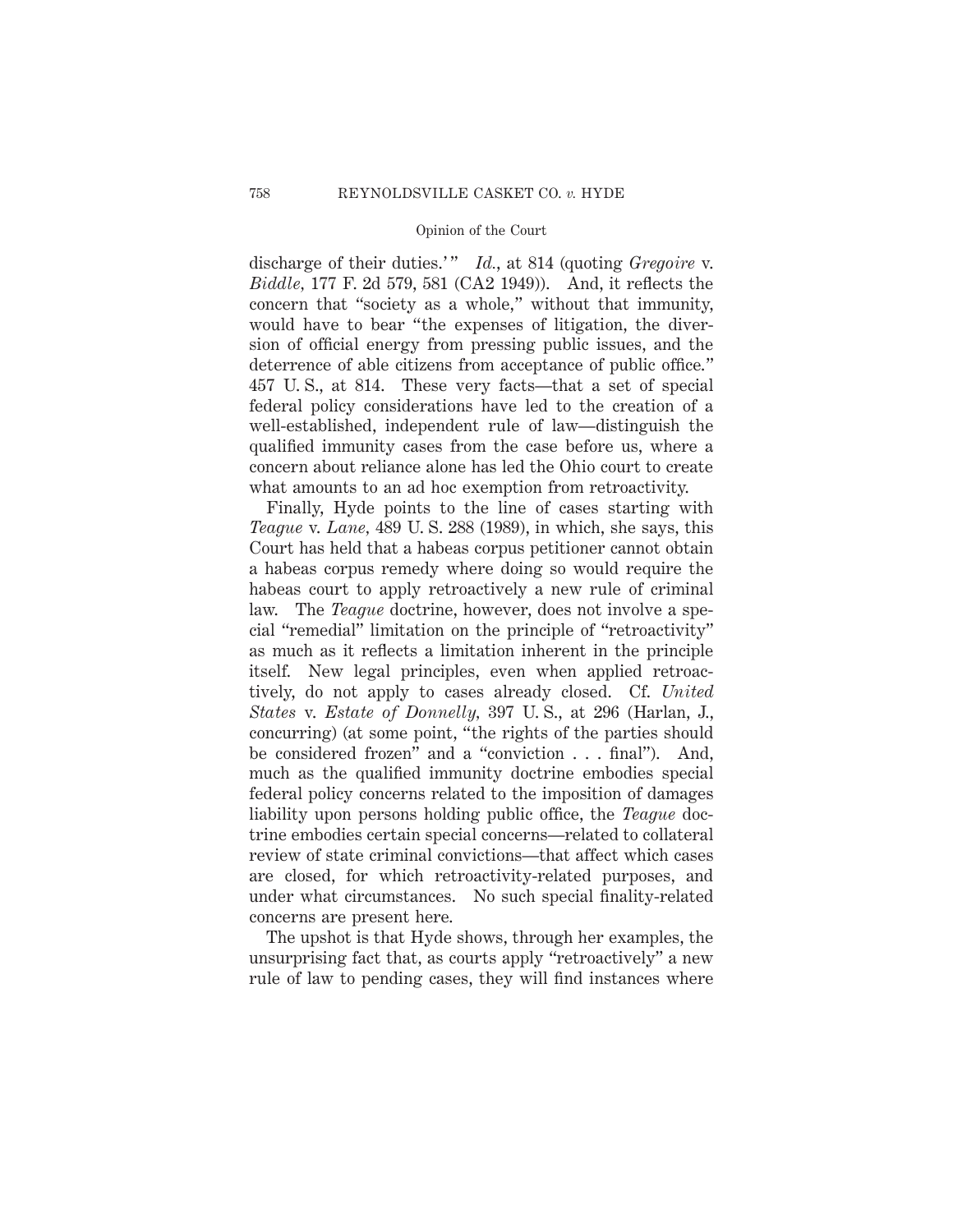# Scalia, J., concurring

that new rule, for well-established legal reasons, does not determine the outcome of the case. Thus, a court may find (1) an alternative way of curing the constitutional violation, or (2) a previously existing, independent legal basis (having nothing to do with retroactivity) for denying relief, or (3) as in the law of qualified immunity, a well-established general legal rule that trumps the new rule of law, which general rule reflects *both* reliance interests and other significant policy justifications, or (4) a principle of law, such as that of "finality" present in the *Teague* context, that limits the principle of retroactivity itself. But, this case involves no such instance; nor does it involve any other special circumstance that might somehow justify the result Hyde seeks. Rather, Hyde offers no more than simple reliance (of the sort at issue in *Chevron Oil*) as a basis for creating an exception to *Harper*'s rule of retroactivity—in other words, she claims that, for no special reason, *Harper* does not apply. We are back where we started. Hyde's necessary concession, that *Harper* governs this case, means that she cannot prevail.

The judgment of the Supreme Court of Ohio is

*Reversed.*

Justice Scalia, with whom Justice Thomas joins, concurring.

I join the opinion of the Court, which assumes that the Ohio Supreme Court denied petitioner a "remedy" for the unconstitutionality of the tolling statute, and refutes the notion that "remedial discretion" would allow that unconstitutionality to be given no effect. That was the theory on which this case was presented and argued, and it is properly decided on the same basis.

I write separately, however, to record my doubt that the case in fact presents any issue of remedies or of remedial discretion at all. A court does not—in the nature of things it *can* not—give a "remedy" for an unconstitutional statute, since an unconstitutional statute is not in itself a cognizable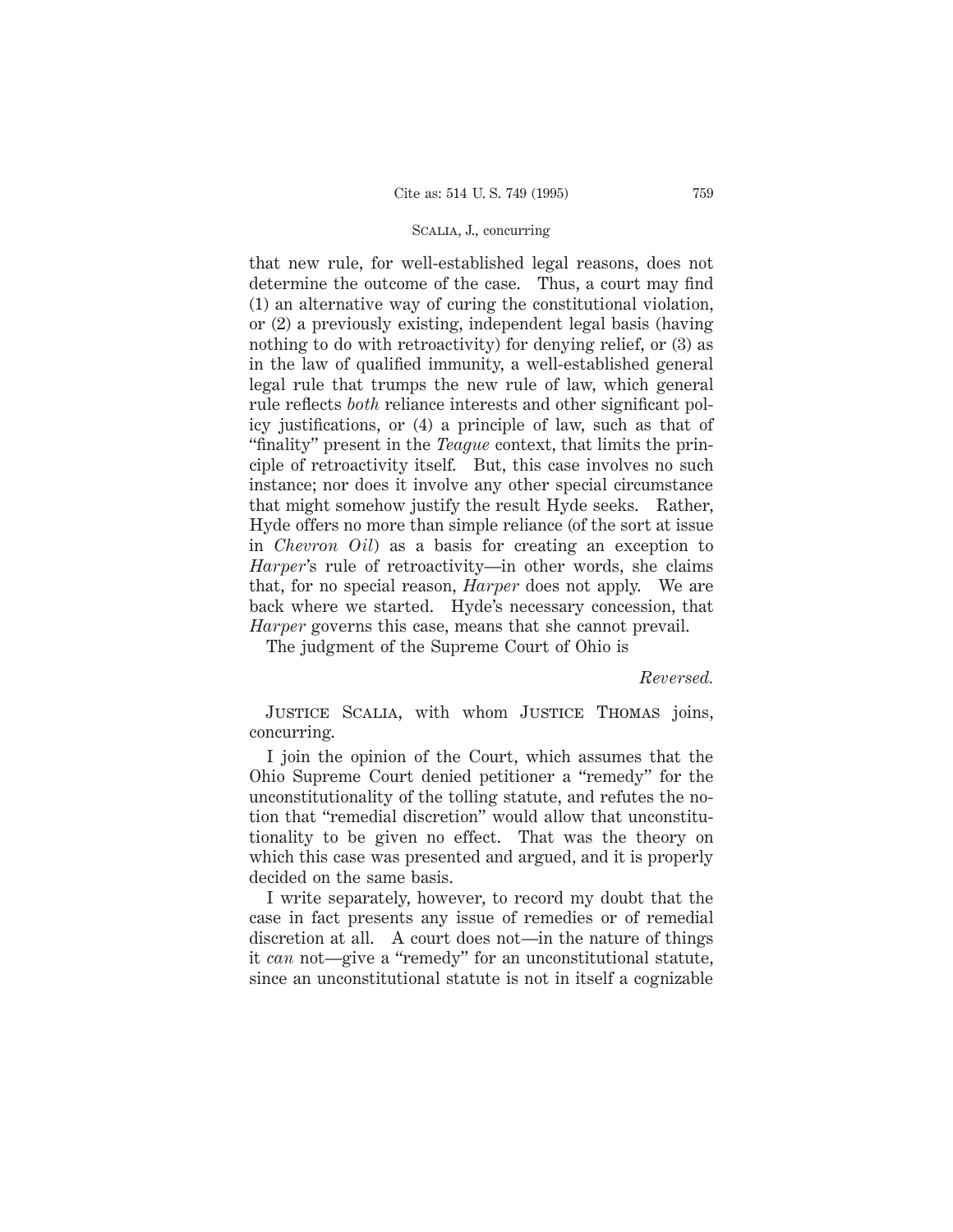# Scalia, J., concurring

"wrong." (If it were, every citizen would have standing to challenge every law.) In fact, what a court does with regard to an unconstitutional law is simply to *ignore* it. It decides the case "*disregarding the [unconstitutional] law,*" *Marbury* v. *Madison,* 1 Cranch 137, 178 (1803) (emphasis added), because a law repugnant to the Constitution "is void, and is as no law," *Ex parte Siebold,* 100 U. S. 371, 376 (1880). Thus, if a plaintiff seeks the return of money taken by the government in reliance on an unconstitutional tax law, the court ignores the tax law, finds the taking of the property therefore wrongful, and provides a remedy. Or if a plaintiff seeks to enjoin acts, harmful to him, about to be taken by a government officer under an unconstitutional regulatory statute, "the court enjoins, in effect, not the execution of the statute, but the acts of the official, *the statute notwithstanding.*" *Massachusetts* v. *Mellon,* 262 U. S. 447, 488–489 (1923) (emphasis added). In such cases, it makes sense to speak of "remedial discretion."

In the present case, however, ignoring the unconstitutional statute (which the Ohio courts were bound to do) did not result in the conclusion that some remedy must be provided (over which the courts might have some discretion). Rather, it resulted in the conclusion that the remedy which the *plaintiff* sought could *not* be provided. Respondent's suit was concededly untimely under the applicable state statute of limitations, Ohio Rev. Code Ann. § 2305.10 (1991). See *ante,* at 751. When petitioners moved to dismiss the suit, respondent replied that the suit *was* timely by virtue of the tolling provision,  $\S 2305.15(A)$ . The tolling provision, however, was unconstitutional, see *Bendix Autolite Corp.* v. *Midwesco Enterprises, Inc.,* 486 U. S. 888 (1988), and since it was unconstitutional it "was . . . as inoperative as if it had never been passed," *Chicago, I. & L. R. Co.* v. *Hackett,* 228 U. S. 559, 566 (1913).

In contemplation of the law, then, all that the trial court had before it was a concededly untimely suit, and (absent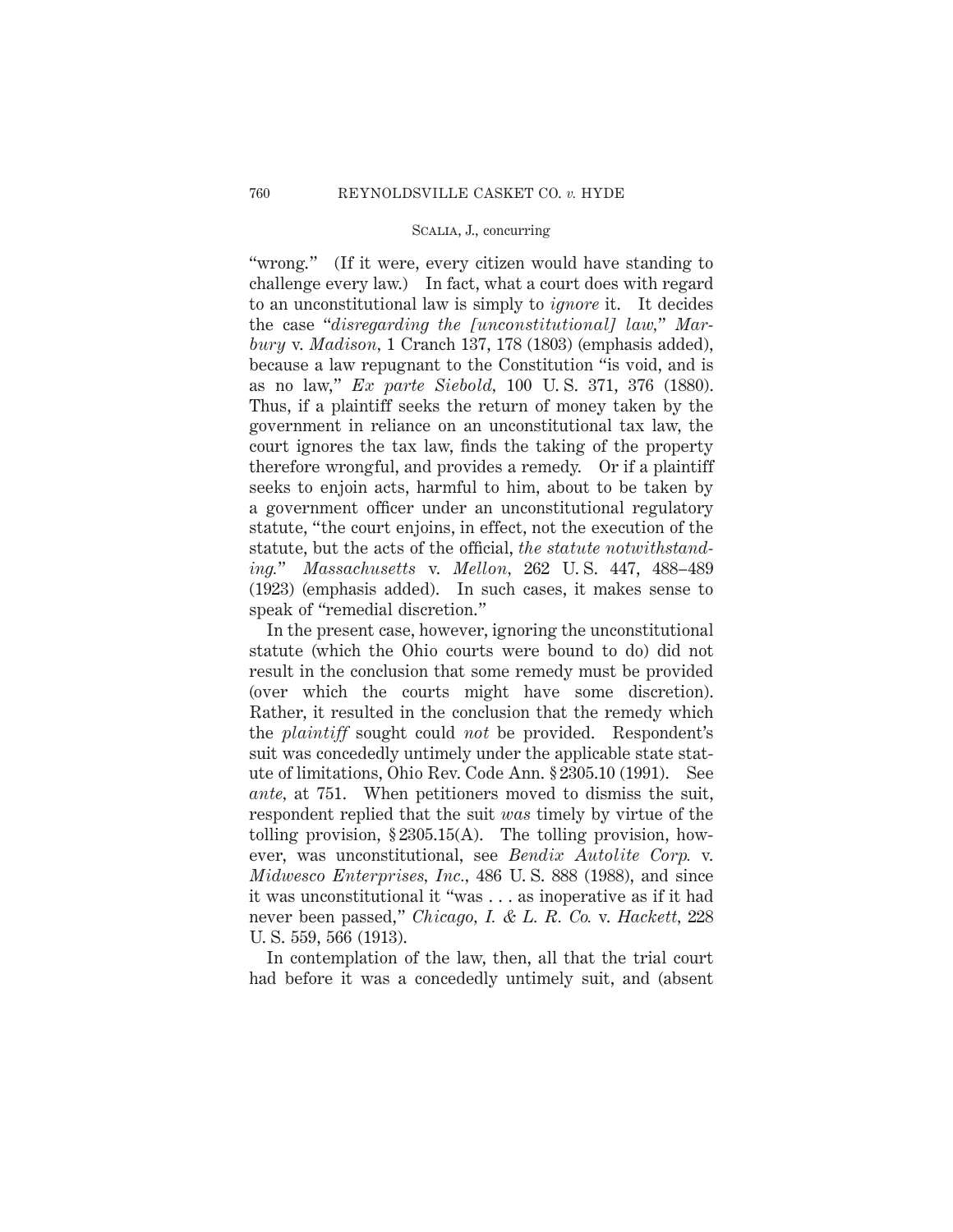some valid Ohio law other than the tolling statute) it had no alternative but to dismiss. The Court's opinion gives reasons why the Ohio law applied by the Ohio Supreme Court in this case is in its substance invalid. I add that even the rubric under which that law was announced is invalid: It has nothing to do with remedial discretion.

Justice Kennedy, with whom Justice O'Connor joins, concurring in the judgment.

We do not read today's opinion to surrender in advance our authority to decide that in some exceptional cases, courts may shape relief in light of disruption of important reliance interests or the unfairness caused by unexpected judicial decisions. We cannot foresee the myriad circumstances in which the question might arise. In two classes of cases, courts already take account of these considerations: cases involving qualified immunity, which protects public officials' reliance on clearly established law, see *Harlow* v. *Fitzgerald,* 457 U. S. 800, 818 (1982); and cases applying the *Teague* bar which, among other objectives, protects States that rely on the law existing at the time a conviction becomes final, see *Teague* v. *Lane,* 489 U. S. 288, 310 (1989). Cf. *ante,* at 758. As the Court seems to acknowledge, however, there may be other areas where the importance of the reliance interests that are disturbed precludes a remedy despite the retroactive application of the new rule. *Ante,* at 758–759. In my view, reliance on statutes of limitations falls into that category in certain circumstances, see *Lampf, Pleva, Lipkind, Prupis & Petigrow* v. *Gilbertson,* 501 U. S. 350, 371–374 (1991) (O'Connor, J., dissenting); *id.,* at 379 (Kennedy, J., dissenting); *American Trucking Assns., Inc.* v. *Smith,* 496 U. S. 167, 221–222 (1990) (Stevens, J., dissenting); *Saint Francis College* v. *Al-Khazraji,* 481 U. S. 604 (1987); *Chevron Oil Co.* v. *Huson,* 404 U. S. 97 (1971), consistent with a long tradition of judicial authority to formulate rules ensuring fair and predictable enforcement of statutes of limitations, for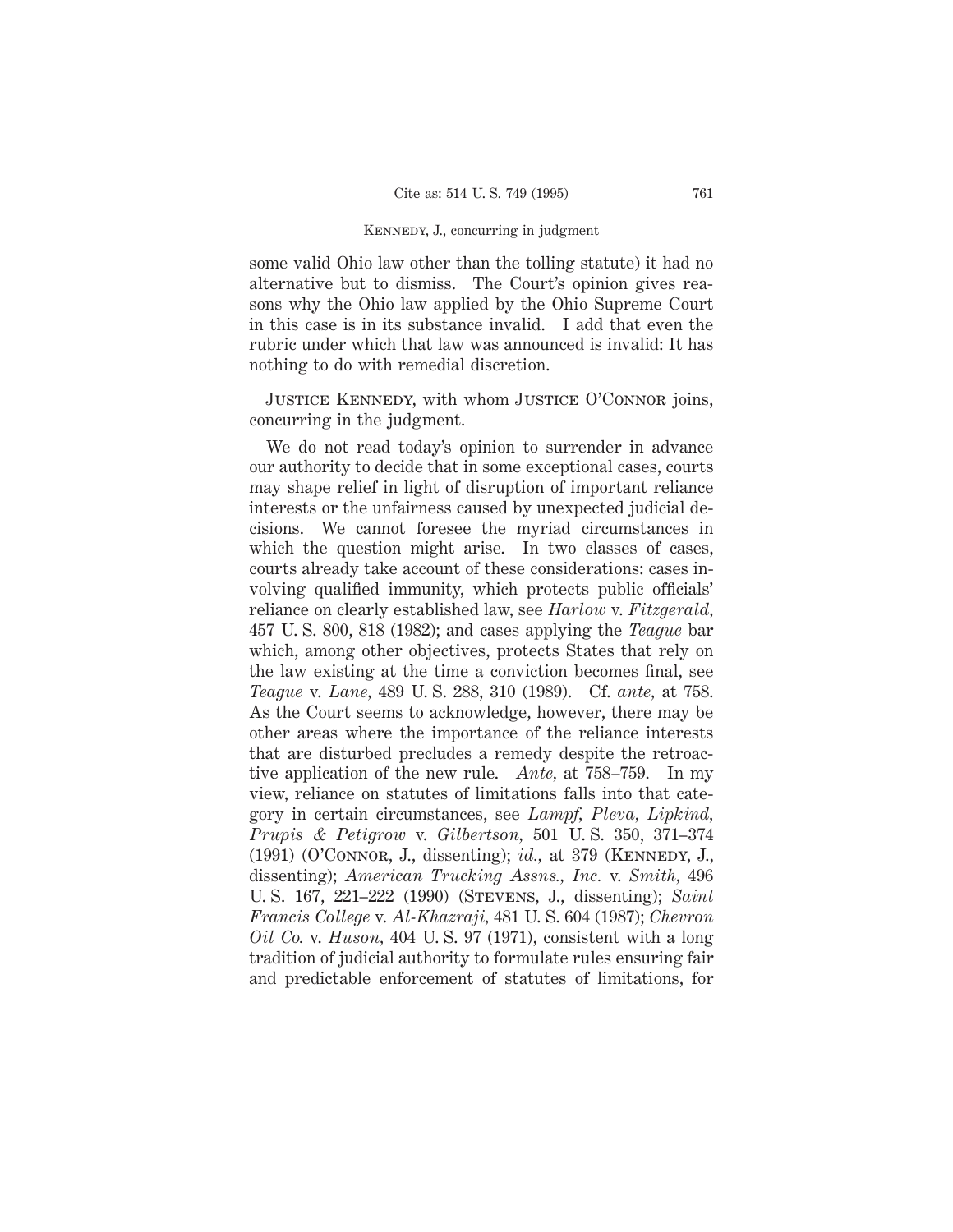instance, through rules pertaining to tolling or waiver. See *American Trucking Assns., Inc., supra,* at 221 (Stevens, J., dissenting) (citing *Braun* v. *Sauerwein,* 10 Wall. 218, 223 (1870)). When a hard case presents the question of our authority to deny relief in a retroactivity case, that will be soon enough to resolve it; for the law in this area is, and ought to be, shaped by the urgent necessities we confront when there is a strong case to be made for limiting relief despite the retroactive application of the law.

This is not a case where we need to address the issue whether a party is entitled to a full remedy in a retroactivity case, because that question arises only when the right is predicated upon a new rule of law, see *United States* v. *Johnson,* 457 U. S. 537, 549 (1982), and *Bendix Autolite Corp.* v. *Midwesco Enterprises, Inc.,* 486 U. S. 888 (1988), did not announce a new rule. In the civil context, a case announces a new rule of law "either by overruling clear past precedent on which litigants may have relied, . . . or by deciding an issue of first impression whose resolution was not clearly foreshadowed." *Chevron Oil, supra*, at 106; cf. *Teague* v. *Lane, supra,* at 301 (new rule in criminal context is one not "*dictated* by precedent existing at the time the defendant's conviction became final"). Respondent could not and does not attempt to argue that the *Bendix* decision overruled clear past precedent. Rather, she asserts its holding was not clearly foreshadowed. As the Court was explicit to acknowledge in *Bendix,* however, it was "[a]pplying wellsettled constitutional principles," *Bendix, supra,* at 889, not a new legal theory or one that had not been foreshadowed by other precedents.

In *Brown-Forman Distillers Corp.* v. *New York State Liquor Authority,* 476 U. S. 573, 578–579 (1986), the Court identified two modes of analysis to evaluate state statutes under the Commerce Clause. The Court will consider the statute invalid without further inquiry when it "directly regulates or discriminates against interstate commerce, or when its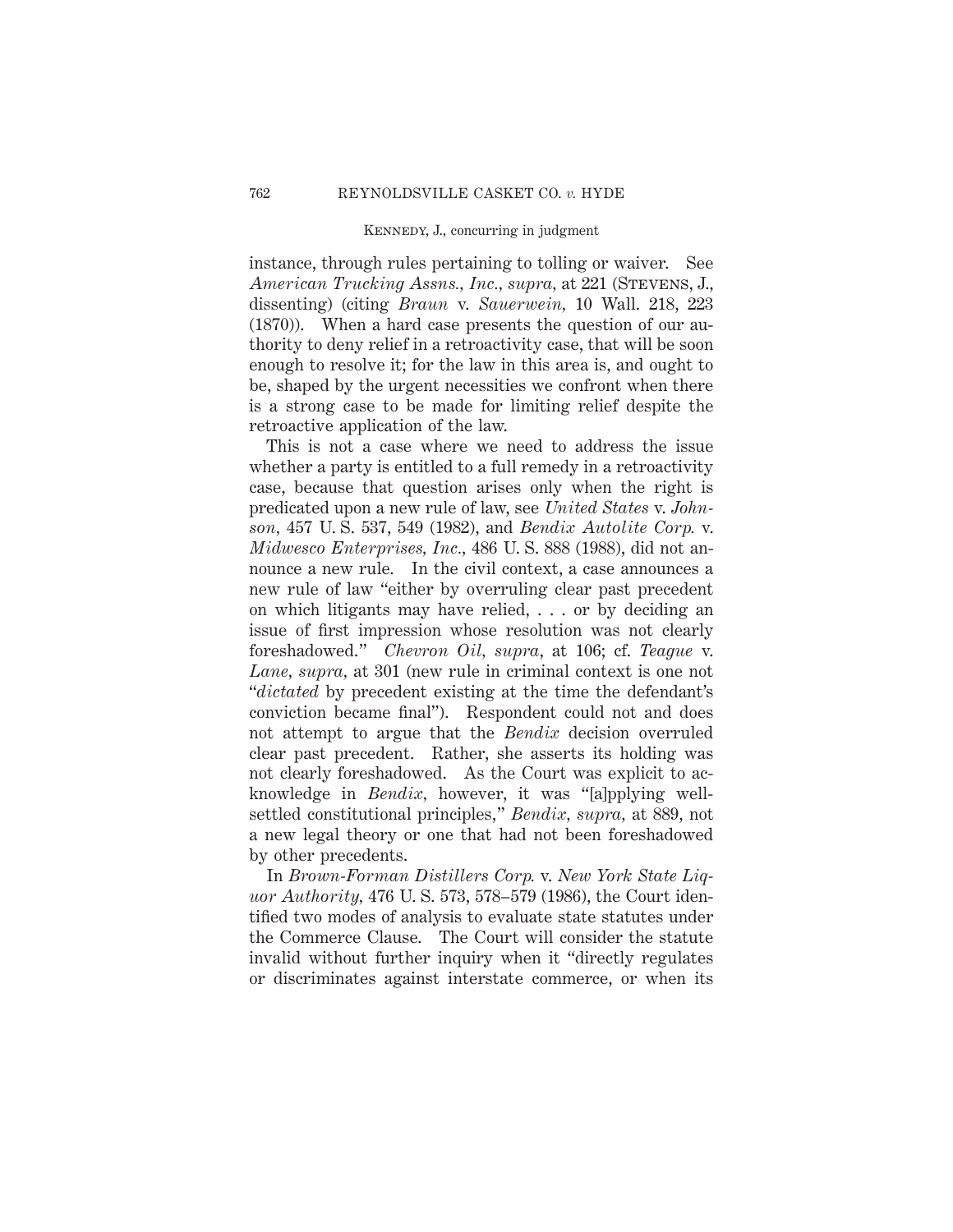effect is to favor in-state economic interests over out-of-state interests," *id.,* at 579; and it will balance the State's interest against the burden on interstate commerce when the statute "has only indirect effects on interstate commerce and regulates evenhandedly," *ibid.* (citing *Pike* v. *Bruce Church, Inc.,* 397 U. S. 137, 142 (1970)). Respondent concedes that the *Pike* balancing test is well established but claims its application to the Ohio tolling provision in *Bendix* was not predictable.

Her argument fails on two fronts. First, in *Bendix* the Court observed the Ohio tolling provision was so blatant an affront to interstate commerce that it might be considered invalid without engaging in the balancing test. See 486 U. S., at 891; see also *id.,* at 898 (Scalia, J., concurring). Second, the balancing test provides a clear and certain standard in cases such as *Bendix,* see *id.,* at 894–895; and even if it did not, the "application of precedent which directly controls is not the stuff of which new law is made," *Harper* v. *Virginia Dept. of Taxation,* 509 U.S. 86, 112 (1993) (KENNEDY, J., concurring in part and concurring in judgment); see *Wright* v. *West*, 505 U. S. 277, 309 (1992) (KENNEDY, J., concurring in judgment) ("Where the beginning point is a rule of . . . general application, a rule designed for the specific purpose of evaluating a myriad of factual contexts, it will be the infrequent case that yields a result so novel that it forges a new rule, one not dictated by precedent"); see also *Keene Corp.* v. *United States,* 508 U. S. 200, 215 (1993) (case does not announce new rule where claims are resolved "under well-settled law"); *Hanover Shoe, Inc.* v. *United Shoe Machinery Corp.,* 392 U. S. 481, 496 (1968) (case does not announce new rule unless it indicates "that the issue involved was novel, that innovative principles were necessary to resolve it, or that the issue had been settled in prior cases in a manner contrary to the view held by [the Court]").

As "a mere application of . . . existing precedent," *Harper,* supra, at 112 (KENNEDY, J., concurring in part and concur-